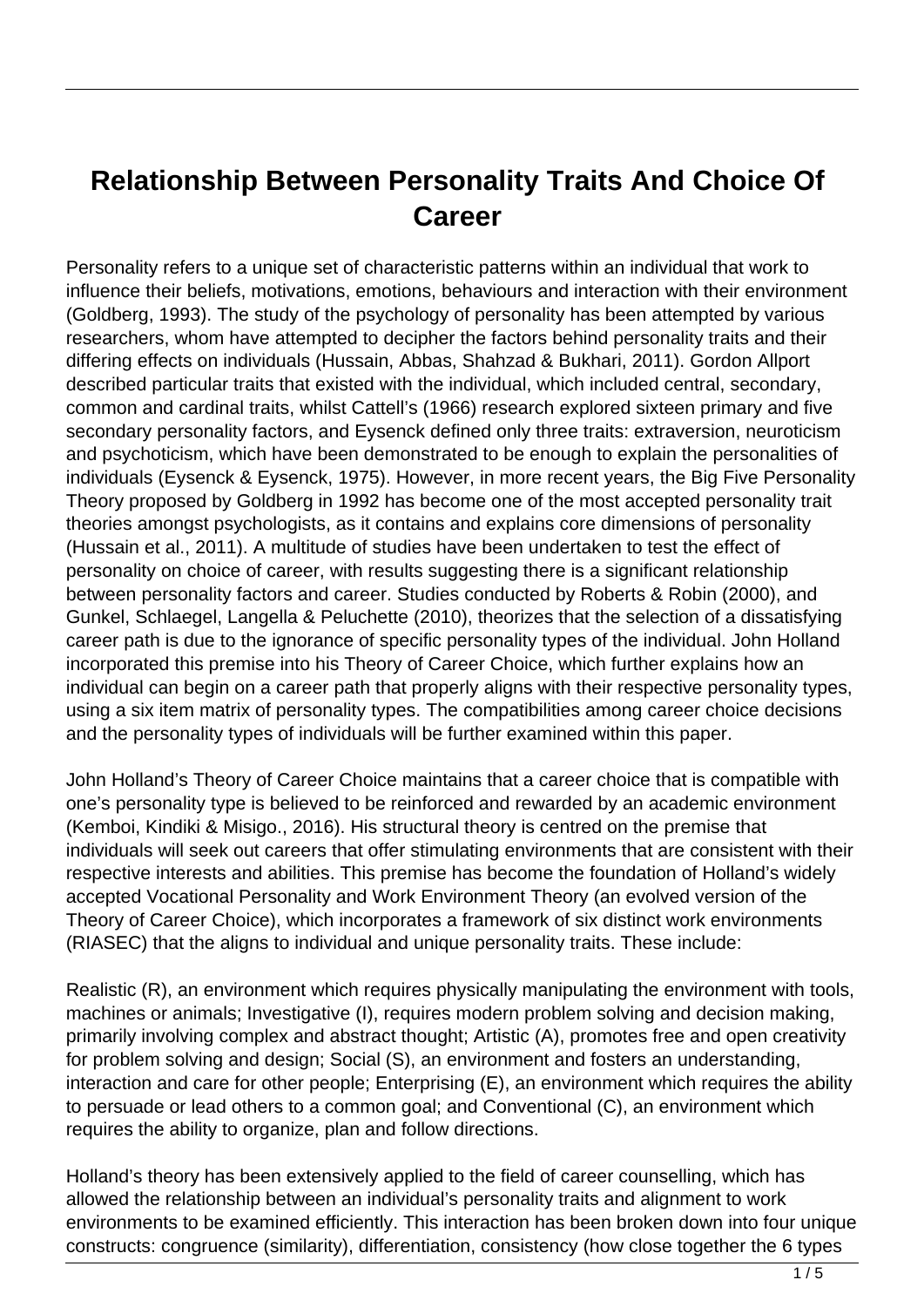are), and identity (how future goals are aligned). Sharf, 2009 conducted an experiment in which Holland's theory and personality were examined using the Self-Directed Search (SDS) – a form of career interest inventory questionnaire. According to Holland, the SDS has three major subsections, with the individual's self-reported levels for each section being indicative of that individual's abilities and preference for career: Activities, Occupations and Competencies. In the current study, a single volunteer was selected to participate in the experiment. This volunteer was a second grade teacher of fourteen years, with a bachelor's degree in School counselling, and had stated in the pre-interview that she was "unsatisfied with her current job", further adding "I like working with kids, but often check my watch frequently". The volunteer listed their dream jobs to be dental hygienist, police officer, nurse among others. These careers, upon initial examination, appear to fall into the Realistic (R) category of Holland's RIASEC matrix. The participants scores for each of the 6 categories were: R (6), I (14), A (13), S (17), E (10) & C (10). An analysis of the data reveals that these scores only aligned with three of the aspiration job personalities: nurse, veterinarian and dental hygienist, with the scores representing more of a social interest in helping others, with a high level of artistic interest in being creative and expressive. Prior to the SDS, the volunteer appeared to want to work in a Realistic field of work, but post-assessment analysis reveals their scores reflect more of a social type of work. These scores show Congruency and Identity (similar goals) with the participants current role as a teacher, meaning there is a consistency with current work environment rather than aspirational positions.

Upon discussion of these results with the volunteer, it was revealed that the only listed position they were interested in was the dental hygienist position, stating "I don't know what half of those jobs do". The volunteer further disclosed that their undertaking of the SDS assessment 'peaked' their interest in career, so she took the Myer-Briggs Personality Test (a career assessment tool built from Holland's theory) online. The results of this test revealed the volunteer's most salient personality traits were Introversion, Sensing, Feeling and Judging, with recommended careers including dental hygienist, nurse, teacher and librarian. The volunteer further stated that "it was good to see both tests showed me the same jobs". This further evidences the personality traits that inform ambitious career choices.

Different theories have attempted to explain the effect of personality traits on ambitious career choice, in particular the Five-Dimension Personality Model also known as the Big Five model of personality (Goldberg, 1992; Sucier and Goldberg, 1998; Hussain et al., 2011). This model consists of five personality traits; openness to experience; conscientiousness, or the affinity to be prepared; extraversion is the propensity to be gregarious and outgoing; agreeableness is the tendency to be sympathetic; and neuroticism is the tendency to be anxious and emotionally unstable (Goldberg, 1993; Hussain et al., 2012). Hussain et al., 2012 associated several career choices of individuals with the five factor model, as he made several claims based on the careers of managers and executives, where the scope of the job requires individuals to manage and operate business perfectly, which demands strong social interactions and an attitude that is ready to accept changes in external environment (Hussain et al., 2012), as well as careers within social, non-profit and public sectors. As stated earlier, recent studies suggest that there is a significant relationship between personality type and career choices, but in practice poor decisions are made due to the individual's ignorance of specific personality type. Therefore, there has become a need to provide knowledge and guidance for people entering the workforce, in order for them to choose an appropriate career (Moorjani et al., 2007).

Hussain et al studied individuals in various careers and positions in the work force, measuring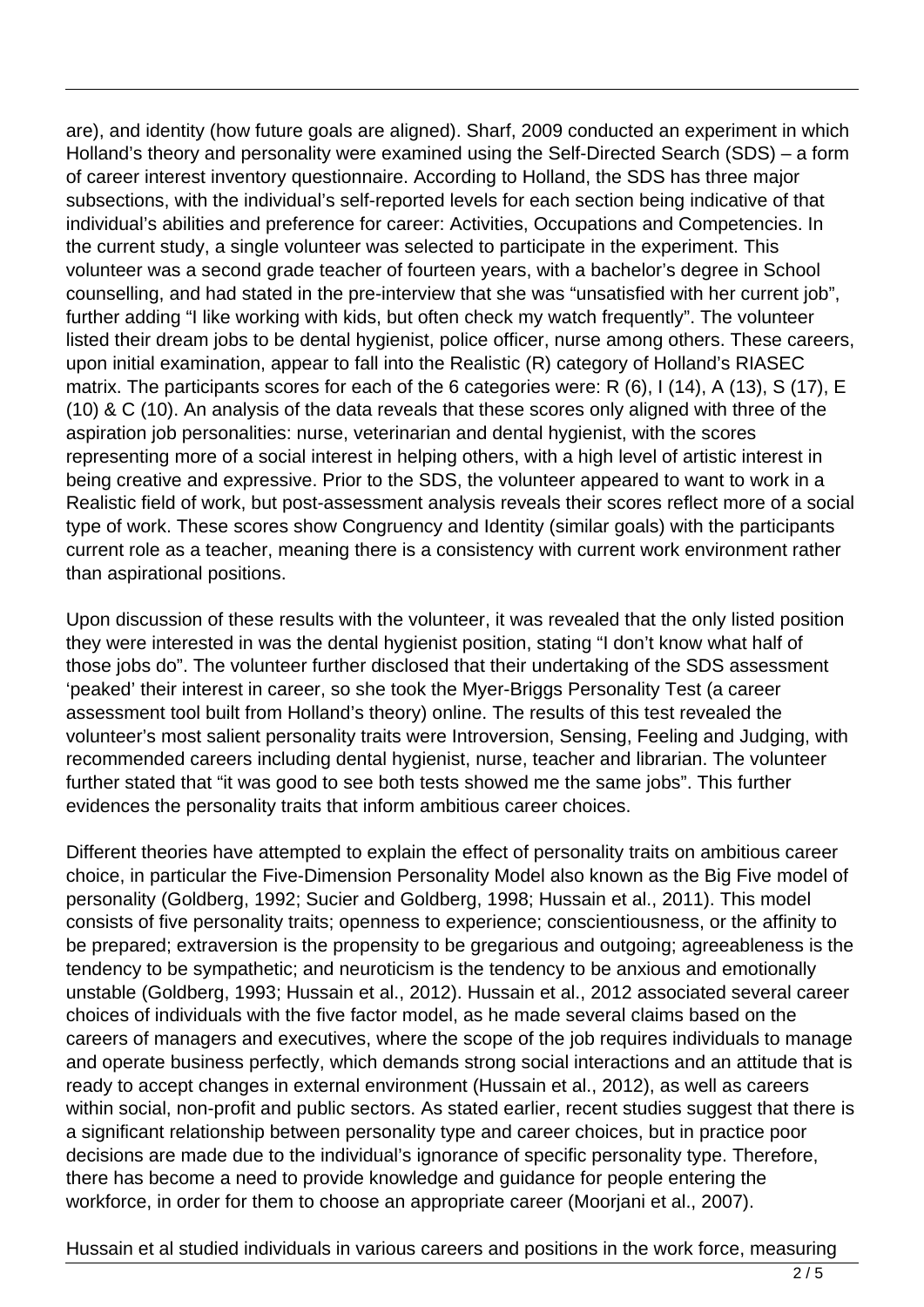their respective scores on each of the Big Five traits. Firstly, managers and executives require an ability to respond to demands and have effective social interaction abilities. This role requires socially dominant behaviour to be able to respond to changes in the external environment to get things done more efficiently. Additionally, matching with personality traits, managers need to be highly efficient in time, resource and ability management, which is possible with a high ranking on the conscientiousness scale (Judge et al., 1999). The current study revealed that people ranking high on conscientiousness and agreeableness will perform better in managerial and executive positions within organisations, as well as those that rank low in neuroticism, as managers must possess strong financial and resource-oriented decision making skills, which often tend to make people emotional unstable. Those ranked averagely in openness and extraversion will also do quite well in managerial positions, as these traits allow negotiations to be successful, a capability to argue and clarify point of view.

Scientists, medical professionals and researchers tend to deal with complex problems, and as such need to be extensively experienced, sensitive and open to learn and perceive new knowledge (Catell & Mead, 2008). It has been found that the more people are exposed to an environment, the more he or she will have the capability and strength to cover all aspects of a single problem… meaning they will be more likely to introduce new ways of solving a single problem (Ackerman & Beier, 2003; Capretz, 2003). Hussain et al., determined that sensitivity is an essential personality trait to be able to effectively work in a research field. Individual's high in extraversion are generally less sensitive to the exposed environment and do not possess the ability to deal with problems in an environment as they occur (Catell & Meads, 2008). Results indicated that people ranking high on openness to experience are more likely to be successful in research, science and engineering roles, in addition to individuals ranking low on extraversion.

Ackerman & Beier (2003) have theorised that conscientiousness is the personality trait that allows individual's to excel in public sector professions. Public sector roles require punctuality and practicality, and as such a high ranking in conscientiousness allows people to be more timebound, planned and organised with excellent management skills. Individuals that do not adopt methods to cope with stress and difficult situations often fail in these professions (Barrick & Mount, 1991). Hussain et al., further examined people in public sector officials, which have been shown to demand self-discipline, self-control and conscientiousness, as conscientiousness has been demonstrated to be the personality trait that allows individuals to excel in this industry (Ackerman & Beier, 2003). In his study, Hussain found that people that are more calm, relaxed and emotionally stable are likely to be successful in public sector professions, meaning a low neuroticism score is preferable (Mounet et al., 1998). Individual's high in neuroticism are less likely to work with time, rule and attitude (Howard and Howard, 1995), and constraints that are important in the public sector.

Lastly, for individuals working in non-profit and social professions, there is an apparent need to have empathy and help others by sacrificing own self interests (Barrick & Mount, 1991). Individuals with a propensity to trust and interact with others, as well as being emotionally stable will perform best in these roles. It has been found that people ranking high on agreeableness and extraversion personality traits are more likely to excel in non-profit businesses, as considering the concerns of others is not possible without ranking on this personality trait (Judge et al., 1999). This trait allows individuals to accommodate and help others at the cost of their own personal resources. In addition, those ranking average on the neuroticism scale are more likely to excel in the same industry as people moderately neurotic have more propensity to be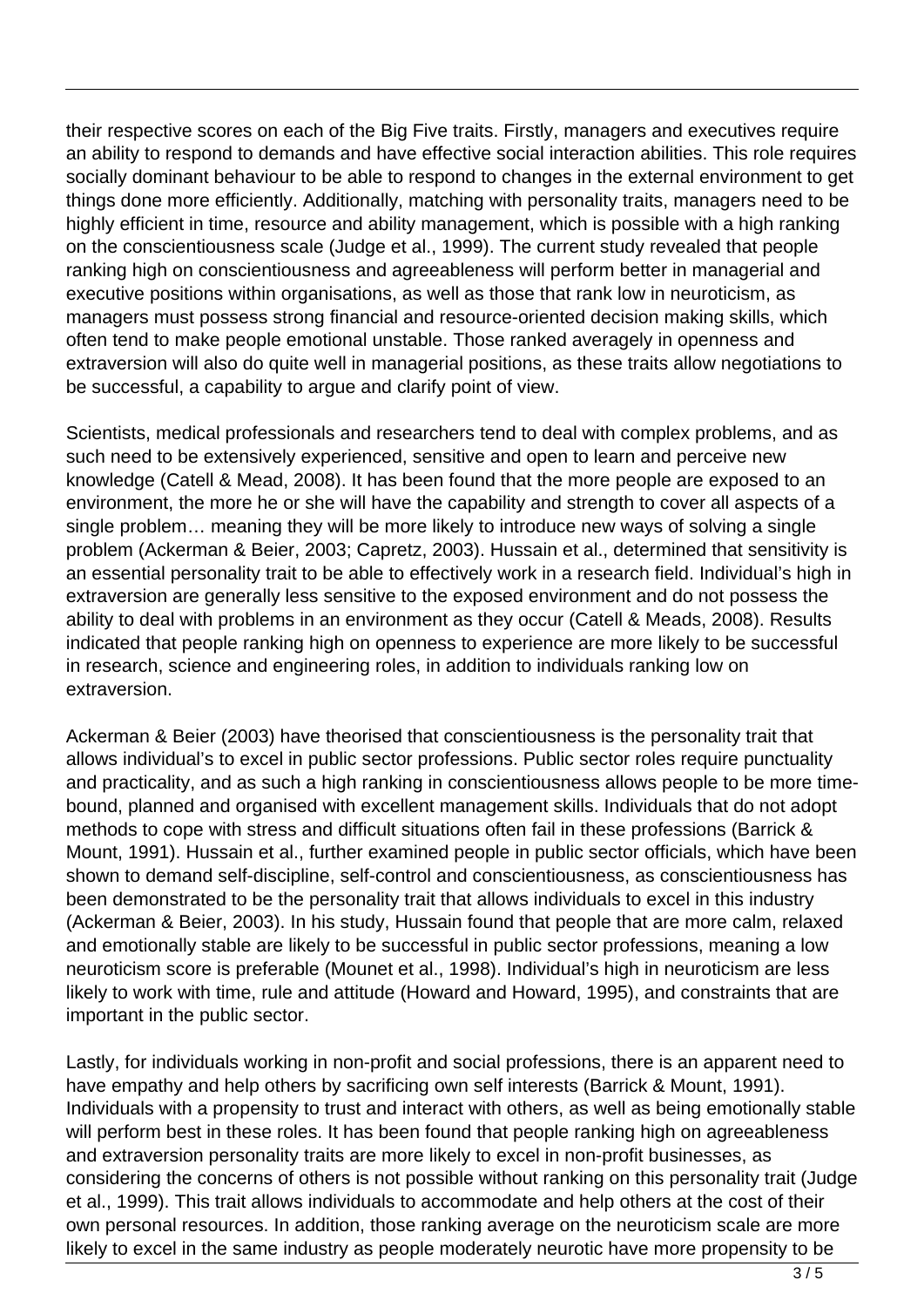stable in emotionally hampering situations (Catell & Mead, 2008).

In summation, personality is a a set of psychological processes which emerges from our brain, which defined as ongoing natures that craft the characteristic patterns of interaction with individual's environment (Goldberg, 1993; Oliver and Mooradian, 2003; Parks and Guay, 2009). Different personality factors, including the traits listed in the Big Five personality theory and John Holland's Theory of Career Choice, can indicate how individual personalities can inform an ambitious career choice. Ambitious careers, including managerial and executive positions, social, non-profit and public sector roles have been demonstrated to be related to the personality factors of Conscientiousness, Openness to experience and Neuroticism. Overall, all of the traits in both the Five-Factor model and John Holland's theory are good predictors of what careers best align with unique personalities, but an individual's ignorance of specific personality traits can lead to poor career choices and ultimately dissatisfaction in life.

## **References**

- 1. Barrick, M. R., & Mount, M. K. (1991). The big five personality dimensions and job performance: a meta?analysis. Personnel psychology, 44(1), 1-26.
- 2. Cattell, H. E., & Mead, A. D. (2008). The sixteen personality factor questionnaire (16PF). The SAGE handbook of personality theory and assessment, 2, 135-178.
- 3. Charlton BG (2009) Why are modern scientists so dull? How science selects for perseverance and sociability at the expense of intelligence and creativity. Medical Hypotheses, 72(3), 237- 243.
- 4. Eaves, L., & Eysenck, H. (1975). The nature of extraversion: a genetical analysis. Journal of personality and social psychology, 32(1), 102.
- 5. Goldberg, L. R. (1993). The structure of phenotypic personality traits. American psychologist, 48(1), 26.
- 6. Goldberg, L. R. (2004). The structure of personality attributes. Personality and work: Reconsidering the role of personality in organizations, 20, 1.
- 7. Gunkel, M., Schlaegel, C., Langella, I. M., & Peluchette, J. V. (2010). Personality and career decisiveness: An international empirical comparison of business students' career planning. Personnel Review, 39(4), 503-524.
- 8. Hirsh, J. B., & Dolderman, D. (2007). Personality predictors of consumerism and environmentalism: A preliminary study. Personality and individual differences, 43(6), 1583-1593.
- 9. Järlström, M. (2000). Personality preferences and career expectations of Finnish business students. Career Development International, 5(3), 144-154.
- 10. Jin, L., Watkins, D., & Yuen, M. (2009). Personality, career decision self-efficacy and commitment to the career choices process among Chinese graduate students. Journal of Vocational Behavior, 74(1), 47-52.
- 11. Kemboi, R. J. K., Kindiki, N., & Misigo, B. (2016). Relationship between personality types and career choices of undergraduate students: A case of Moi University, Kenya. Journal of Education and Practice, 7(3), 102-112.
- 12. Leong, F. T., Austin, J. T., Sekaran, U., & Komarraju, M. (1998). An evaluation of the cross-cultural validity of Holland's theory: Career choices by workers in India. Journal of Vocational Behavior, 52(3), 441-455.
- 13. Matzler, K., Pichler, E., Füller, J., & Mooradian, T. A. (2011). Personality, person–brand fit, and brand community: An investigation of individuals, brands, and brand